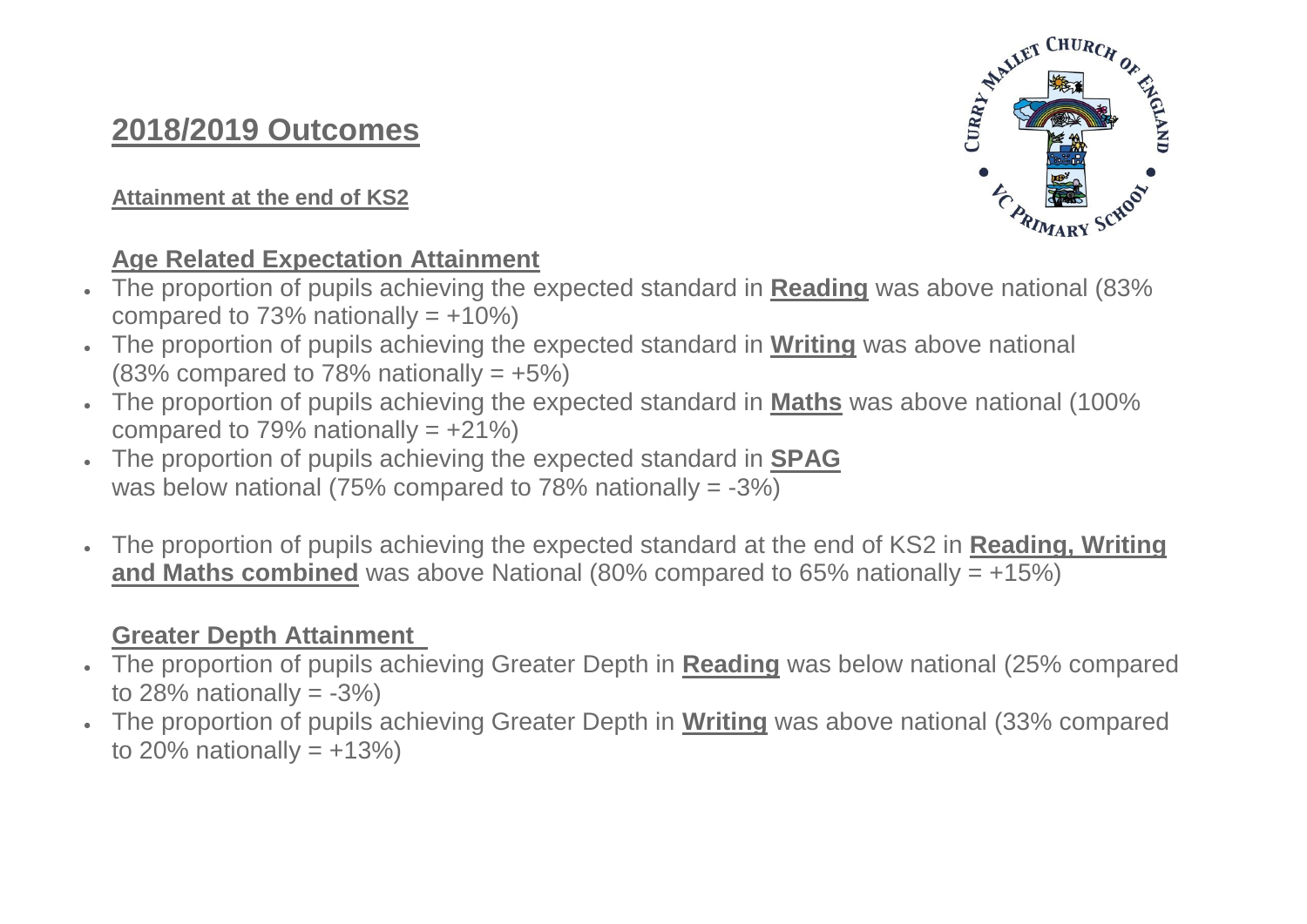- The proportion of pupils achieving Greater Depth in **Maths** was above national (40% compared to 24% nationally =  $+16%$
- The proportion of pupils achieving Greater Depth in **SPAG** was above national (42% compared to  $34\%$  nationally =  $+8\%$ )
- The proportion of pupils achieving Greater Depth in **Reading, Writing & Maths combined** was above national (20% compared to 11% nationally  $= +9\%)$

# **Progress at the end of KS2**

- **Reading** progress score 4.5 (Well above average)
- **Writing** progress score 4.6 (Well above average)
- **Maths** progress score 3.3 (Average)

# **Attainment at the end of KS1**

- The proportion of pupils achieving the expected standard in **Reading** was below national (67% compared to  $75%$  nationally =  $-8%$
- The proportion of pupils achieving the expected standard in **Writing** was below national (67% compared to  $69\%$  nationally =  $-2\%$ )
- The proportion of pupils achieving the expected standard in **Maths** was below national (67% compared to  $76%$  nationally =  $-9%$ )

## **Greater Depth Attainment**

 The proportion of pupils achieving Greater Depth in **Reading** was below national (11% compared to 25% nationally  $= -14\%$ )